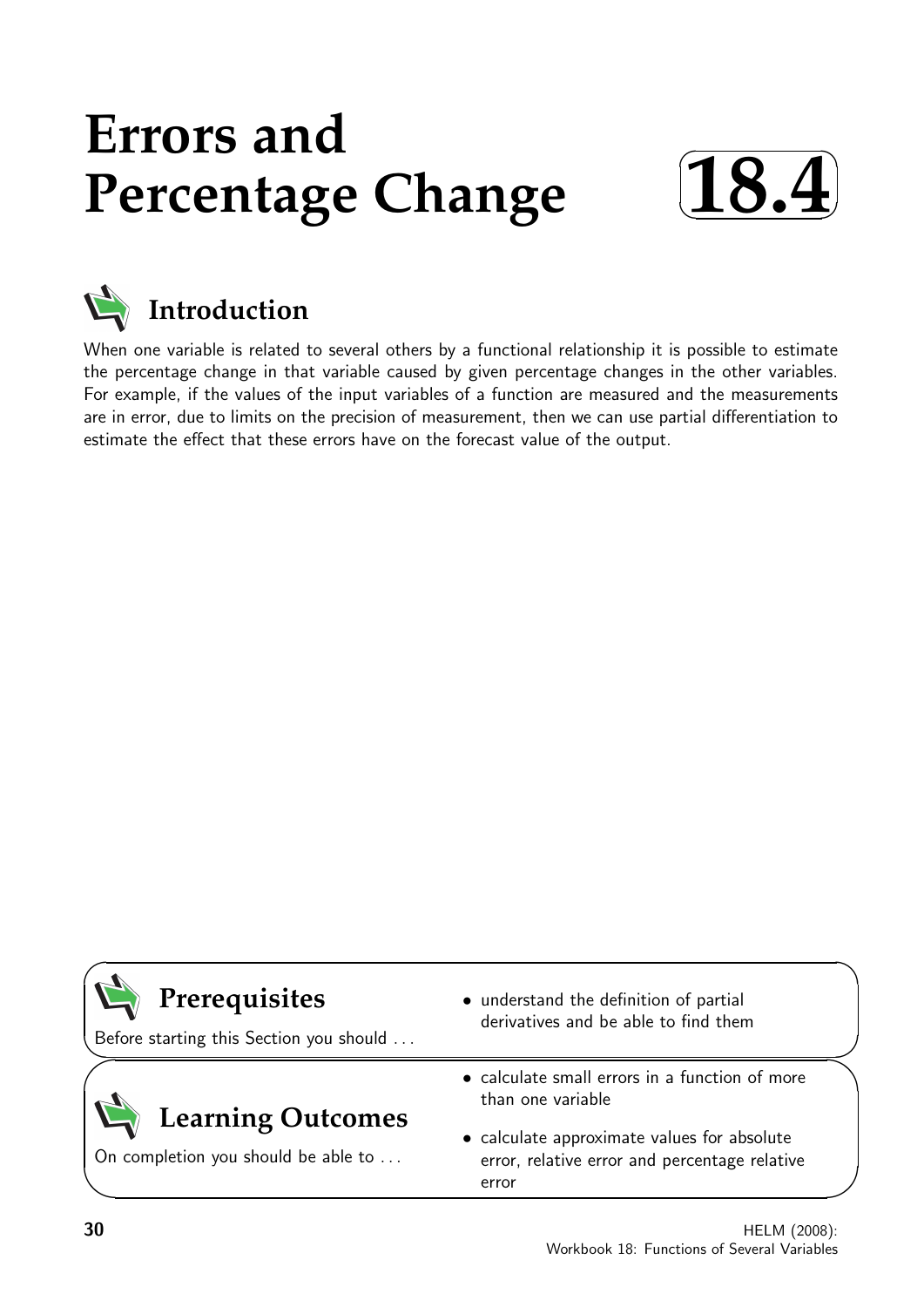

## **1. Approximations using partial derivatives**

#### **Functions of two variables**

We saw in HELM 16.5 how to expand a function of a single variable  $f(x)$  in a Taylor series:

$$
f(x) = f(x_0) + (x - x_0)f'(x_0) + \frac{(x - x_0)^2}{2!}f''(x_0) + \dots
$$

This can be written in the following alternative form (by replacing  $x - x_0$  by h so that  $x = x_0 + h$ ):

$$
f(x_0 + h) = f(x_0) + h f'(x_0) + \frac{h^2}{2!} f''(x_0) + \dots
$$

This expansion can be generalised to functions of two or more variables:

$$
f(x_0 + h, y_0 + k) \simeq f(x_0, y_0) + h f_x(x_0, y_0) + k f_y(x_0, y_0)
$$

where, assuming h and k to be small, we have ignored higher-order terms involving powers of h and k. We define  $\delta f$  to be the change in  $f(x, y)$  resulting from small changes to  $x_0$  and  $y_0$ , denoted by  $h$  and  $k$  respectively. Thus:

$$
\delta f = f(x_0 + h, y_0 + k) - f(x_0, y_0)
$$

and so  $\delta f \simeq h f_x(x_0, y_0) + k f_y(x_0, y_0)$ . Using the notation  $\delta x$  and  $\delta y$  instead of h and k for small increments in  $x$  and  $y$  respectively we may write

 $\delta f \simeq \delta x.f_x(x_0, y_0) + \delta y.f_y(x_0, y_0)$ 

Finally, using the more common notation for partial derivatives, we write

$$
\delta f \simeq \frac{\partial f}{\partial x} \delta x + \frac{\partial f}{\partial y} \delta y.
$$

Informally, the term  $\delta f$  is referred to as the **absolute error** in  $f(x, y)$  resulting from errors  $\delta x, \delta y$ in the variables x and y respectively. Other measures of error are used. For example, the relative **error** in a variable f is defined as  $\frac{\delta f}{f}$ f and the **percentage relative error** is  $\frac{\delta f}{\delta r}$ f  $\times$  100.



#### Measures of Error

If  $\delta f$  is the change in f at  $(x_0, y_0)$  resulting from small changes  $h, k$  to  $x_0$  and  $y_0$  respectively, then  $\delta f = f(x_0 + h, y_0 + k) - f(x_0, y_0)$ , and

The absolute error in  $f$  is  $\delta f$ .

The relative error in 
$$
f
$$
 is  $\frac{\delta f}{f}$ .  
The percentage relative error in  $f$  is  $\frac{\delta f}{f} \times 100$ .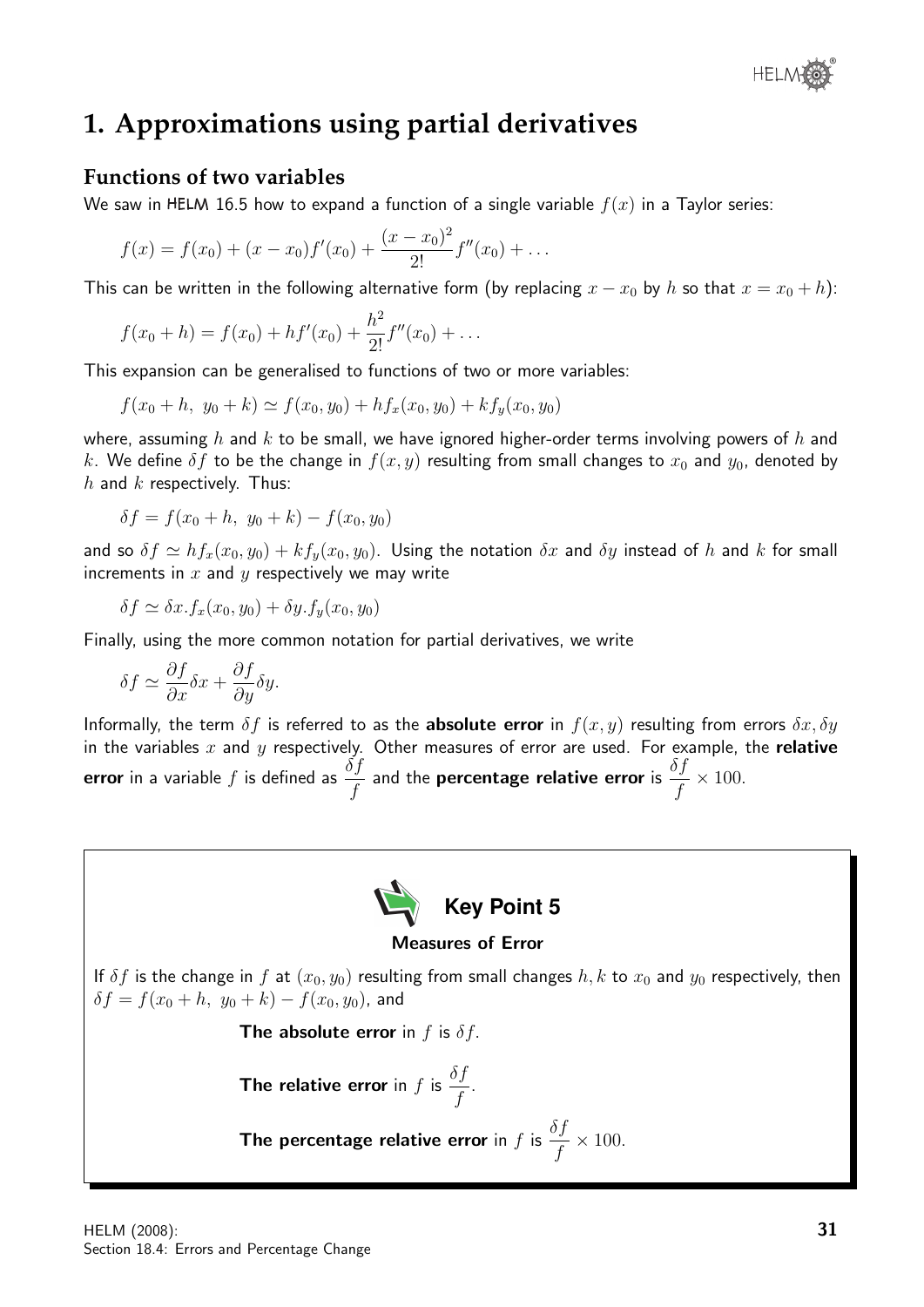Note that to determine the error numerically we need to know not only the actual values of  $\delta x$  and  $\delta y$  but also the values of x and y at the point of interest.



## **Example 12**

Estimate the absolute error for the function  $f(x, y) = x^2 + x^3y$ 

#### Solution

 $f_x = 2x + 3x^2y; f_y = x^3.$ Then  $\delta f \simeq (2x + 3x^2y)\delta x + x^3 \delta y$ 



Estimate the absolute error for  $f(x,y) = x^2y^2 + x + y$  at the point  $(-1,2)$  if  $\delta x = 0.1$  and  $\delta y = 0.025$ . Compare the estimate with the exact value of the error.

First find  $f_x$  and  $f_y$ :

Your solution  $f_x = f_y =$ Answer

 $f_x = 2xy^2 + 1$ ,  $f_y = 2x^2y + 1$ 

Now obtain an expression for the absolute error:

#### Your solution

#### Answer

 $\delta f \simeq (2xy^2 + 1)\delta x + (2x^2y + 1)\delta y$ 

Now obtain the estimated value of the absolute error at the point of interest:

## Your solution Answer  $\delta f \simeq (2xy^2 + 1)\delta x + (2x^2y + 1)\delta y = (-7)(0.1) + (5)(0.025) = -0.575.$

Finally compare the estimate with the exact value:

Your solution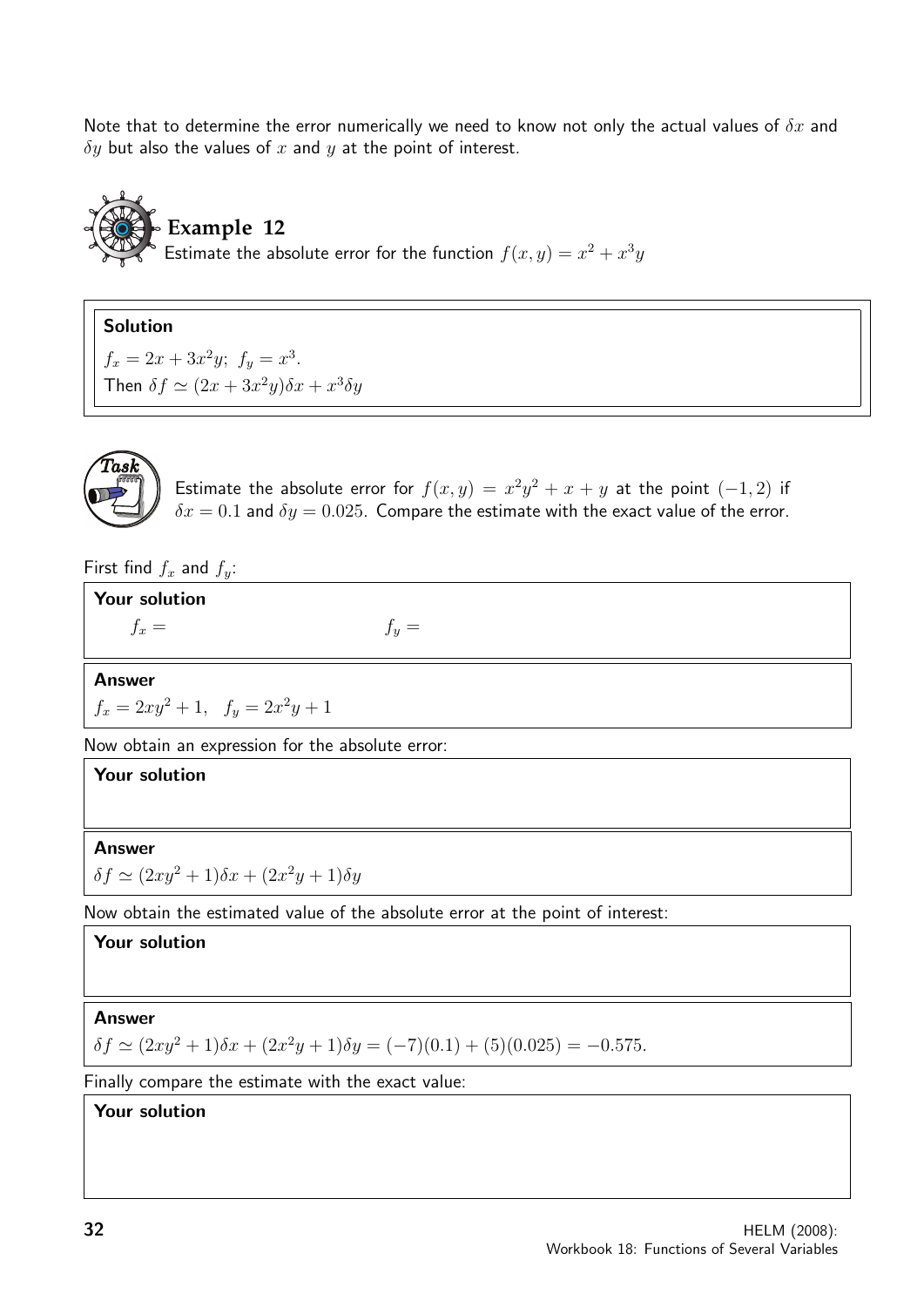Answer The actual error is calculated from

 $\delta f = f(x_0 + \delta x, y_0 + \delta y) - f(x_0, y_0) = f(-0.9, 2.025) - f(-1, 2) = -0.5534937.$ 

We see that there is a reasonably close correspondence between the two values.

#### **Functions of three or more variables**

If f is a function of several variables  $x, y, u, v, \ldots$  the error induced in f as a result of making small errors  $\delta x$ ,  $\delta y$ ,  $\delta u$ ,  $\delta v$ ... in  $x, y, u, v, \ldots$  is found by a simple generalisation of the expression for two variables given above:

$$
\delta f \simeq \frac{\partial f}{\partial x} \delta x + \frac{\partial f}{\partial y} \delta y + \frac{\partial f}{\partial u} \delta u + \frac{\partial f}{\partial v} \delta v + \dots
$$



#### **Example 13**

Suppose that the area of triangle  $ABC$  is to be calculated by measuring two sides and the included angle. Call the sides  $b$  and  $c$  and the angle  $A$ .

Then the area  $S$  of the triangle is given by  $S =$ 1 2  $bc \sin A$ .

Now suppose that the side b is measured as 4.00 m,  $c$  as 3.00 m and  $A$  as  $30^o$ . Suppose also that the measurements of the sides could be in error by as much as  $\pm$  0.005 m and of the angle by  $\pm$  0.01°. Calculate the likely maximum error induced in  $S$  as a result of the errors in the sides and angle.

#### Solution Here  $S$  is a function of three variables  $b, c, A$ . We calculate  $S =$ 1 2  $\times$  4  $\times$  3  $\times$   $\frac{1}{2}$ 2  $= 3 \, \text{m}^2.$ Now  $\frac{\partial S}{\partial t}$  $rac{\partial}{\partial b} =$ 1 2  $c \sin A$ , ∂S  $rac{\partial c}{\partial c}$  = 1 2  $b \sin A$  and  $\frac{\partial S}{\partial A}$  $\frac{\partial \mathcal{L}}{\partial A}$  = 1 2  $bc \cos A$ , so  $\delta S \simeq$ ∂S  $rac{\partial}{\partial b}\delta b +$ ∂S  $rac{\partial}{\partial c}\delta c +$  $\partial S$  $\frac{\partial S}{\partial A}\delta A=$ 1 2  $c \sin A \delta b +$ 1 2  $b \sin A \ \delta c +$ 1 2  $bc \cos A \, \delta A.$ Here  $\left|\delta b\right|_{\max} = \left|\delta c\right|_{\max} = 0.005$  and  $\left|\delta A\right|_{\max} = \frac{\pi}{18}$ 180  $\times$  0.01 (A must be measured in radians). Substituting these values we see that the maximum error in the calculated value of S is given by the approximation  $|\delta S|_{\text{max}}$   $\simeq$  $\sqrt{1}$ 2  $\times$  3  $\times \frac{1}{2}$ 2  $\bigg) \times 0.005 + \bigg(\frac{1}{2}\bigg)$ 2  $\times$  4  $\times \frac{1}{2}$ 2  $\bigg) \times 0.005 + \bigg(\frac{1}{2}\bigg)$ 2  $\times$  4  $\times$  3  $\times$ √ 3 2  $\bigwedge$  π 180  $\times$  0.01  $\simeq$  0.0097 m<sup>2</sup>

Hence the estimated value of S is in error by up to about  $\pm$  0.01 m<sup>2</sup>.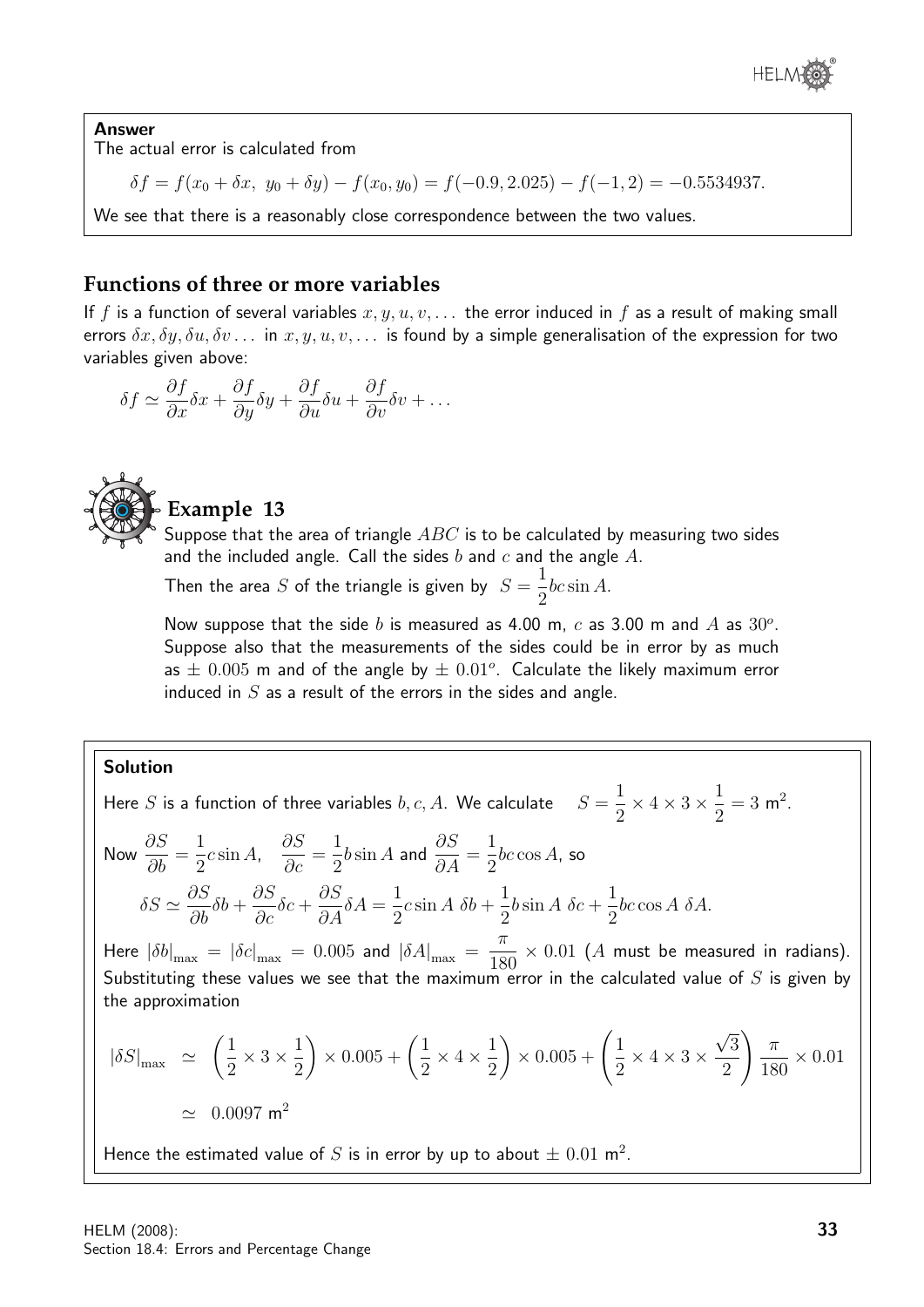

#### **Measuring the height of a building**

The height h of a building is estimated from (i) the known horizontal distance x between the point of observation M and the foot of the building and (ii) the elevation angle  $\theta$  between the horizontal and the line joining the point of observation to the top of the building (see Figure 10). If the measured horizontal distance is  $x = 150$  m and the elevation angle is  $\theta = 40^{\circ}$ , estimate the error in measured building height due to an error of 0.1◦ degree in the measurement of the angle of elevation.



Figure 10: Geometry of the measurement

The variables  $x, \theta$ , and h are related by

$$
\tan \theta = h/x.
$$

or

$$
x \tan \theta = h. \tag{1}
$$

The error in h resulting from a measurement error in  $\theta$  can be deduced by differentiating (1):

$$
\frac{d(x \tan \theta)}{d\theta} = \frac{dh}{d\theta} \qquad \Rightarrow \qquad \tan \theta \, \frac{dx}{d\theta} + x \, \frac{d(\tan \theta)}{d\theta} = \frac{dh}{d\theta}.
$$

This can be written

$$
\tan \theta \, \frac{dx}{d\theta} + x \sec^2 \theta = \frac{dh}{d\theta}.\tag{2}
$$

Equation (2) gives the relationship among the small variations in variables  $x, h$  and  $\theta$ . Since  $x$  is assumed to be without error and independent of  $\theta$ ,  $dx$  $\frac{d\omega}{d\theta} = 0$  and equation (2) becomes

$$
x \sec^2 \theta = \frac{dh}{d\theta}.\tag{3}
$$

Equation (3) can be considered to relate the error in building height  $\delta h$  to the error in angle  $\delta \theta$ :

$$
\frac{\delta h}{\delta \theta} \simeq x \sec^2 \theta.
$$

It is given that  $x = 150$  m.

The incidence angle  $\theta = 40^{\circ}$  can be converted to radians i.e.  $\theta = 40\pi/180$  rad  $= 2\pi/9$  rad.

Then the error in angle  $\delta\theta = 0.1^{\circ}$  needs to be expressed in radians for consistency of the units in (3).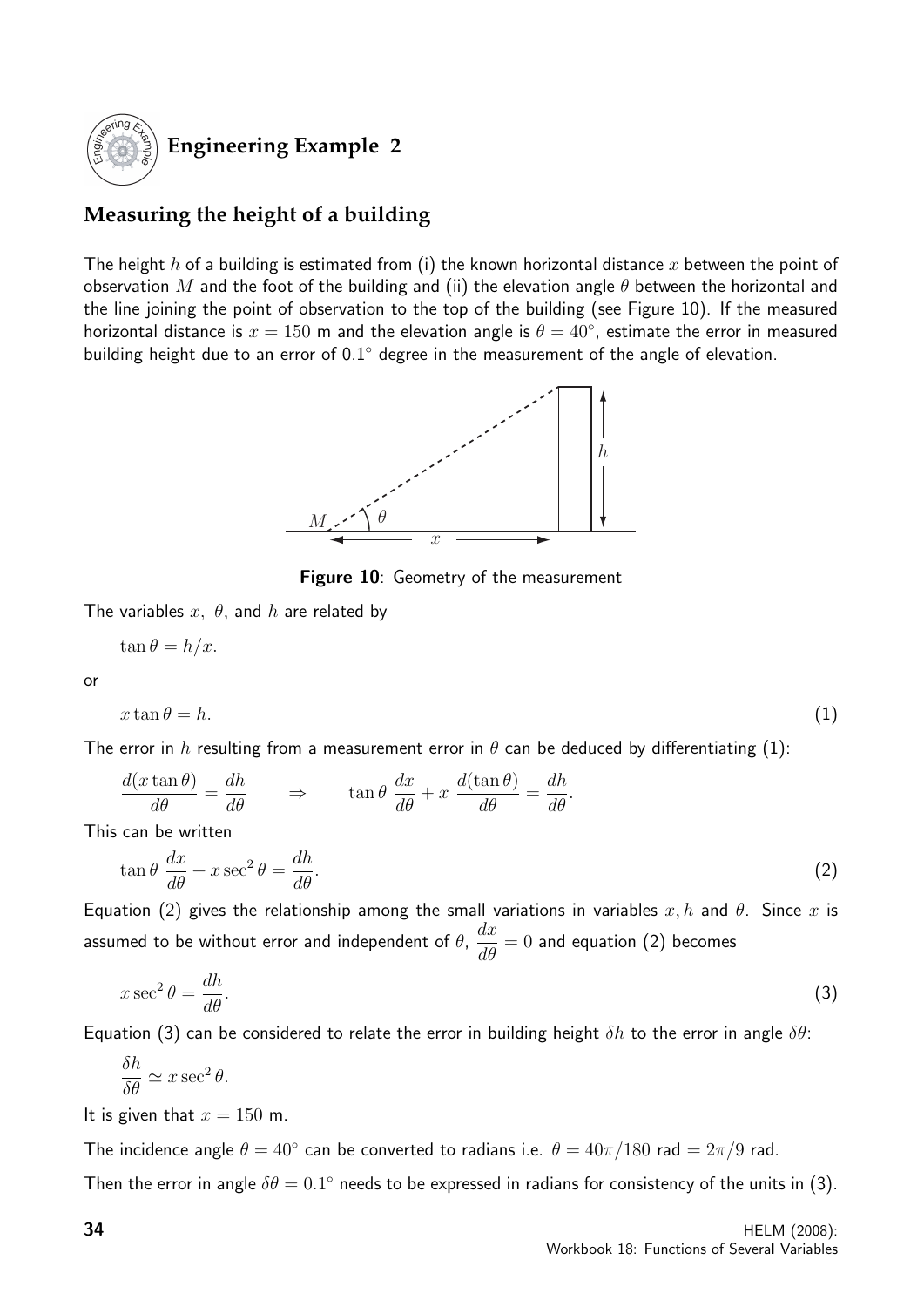So  $\delta\theta = 0.1\pi/180$  rad  $=\pi/1800$  rad. Hence, from Equation (3)

$$
\delta h = 150 \frac{\pi}{1800 \times \cos^2(2\pi/9)} \approx 0.45 \text{ m}.
$$

So the error in building height resulting from an error in elevation angle of  $0.1^{\circ}$  is about 0.45 m.



Estimate the maximum error in  $f(x,y) = x^2 + y^2 + xy$  at the point  $x = 2, y = 3$ if maximum errors  $\pm$  0.01 and  $\pm$  0.02 are made in x and y respectively.

First find  $\frac{\partial f}{\partial x}$  and  $\frac{\partial f}{\partial y}$ :

| Your solution<br>$\frac{\partial f}{\partial x} =$                                                       | $\partial y$ |  |
|----------------------------------------------------------------------------------------------------------|--------------|--|
| <b>Answer</b><br>$\frac{\partial f}{\partial x} = 2x + y; \quad \frac{\partial f}{\partial y} = 2y + x.$ |              |  |

For  $x = 2$  and  $y = 3$  calculate the value of  $f(x, y)$ :

#### Your solution

#### Answer

 $f(2, 3) = 2^2 + 3^2 + 2 \times 3 = 19.$ 

Now since the error in the measured value of x is  $\pm$  0.01 and in y is  $\pm$  0.02 we have  $|\delta x|_{\text{max}} = 0.01, \|\delta y\|_{\text{max}} = 0.02.$  Write down an expression to approximate to  $|\delta f|_{\text{max}}$ .

#### Your solution

#### Answer

 $|\delta f|_{\text{max}} \simeq |(2x+y)| \ |\delta x|_{\text{max}} + |(2y+x)| \ |\delta y|_{\text{max}}$ 

Calculate  $|\delta f|_{\text{max}}$  at the point  $x = 2$ ,  $y = 3$  and give bounds for  $f(2, 3)$ :

#### Your solution

#### Answer

$$
|\delta f|_{\text{max}} \simeq (2 \times 2 + 3) \times 0.01 + (2 \times 3 + 2) \times 0.02
$$
  
= 0.07 + 0.16 = 0.23.

Hence we quote  $f(2, 3) = 19 \pm 0.23$ , which can be expressed as  $18.77 \le f(2, 3) \le 19.23$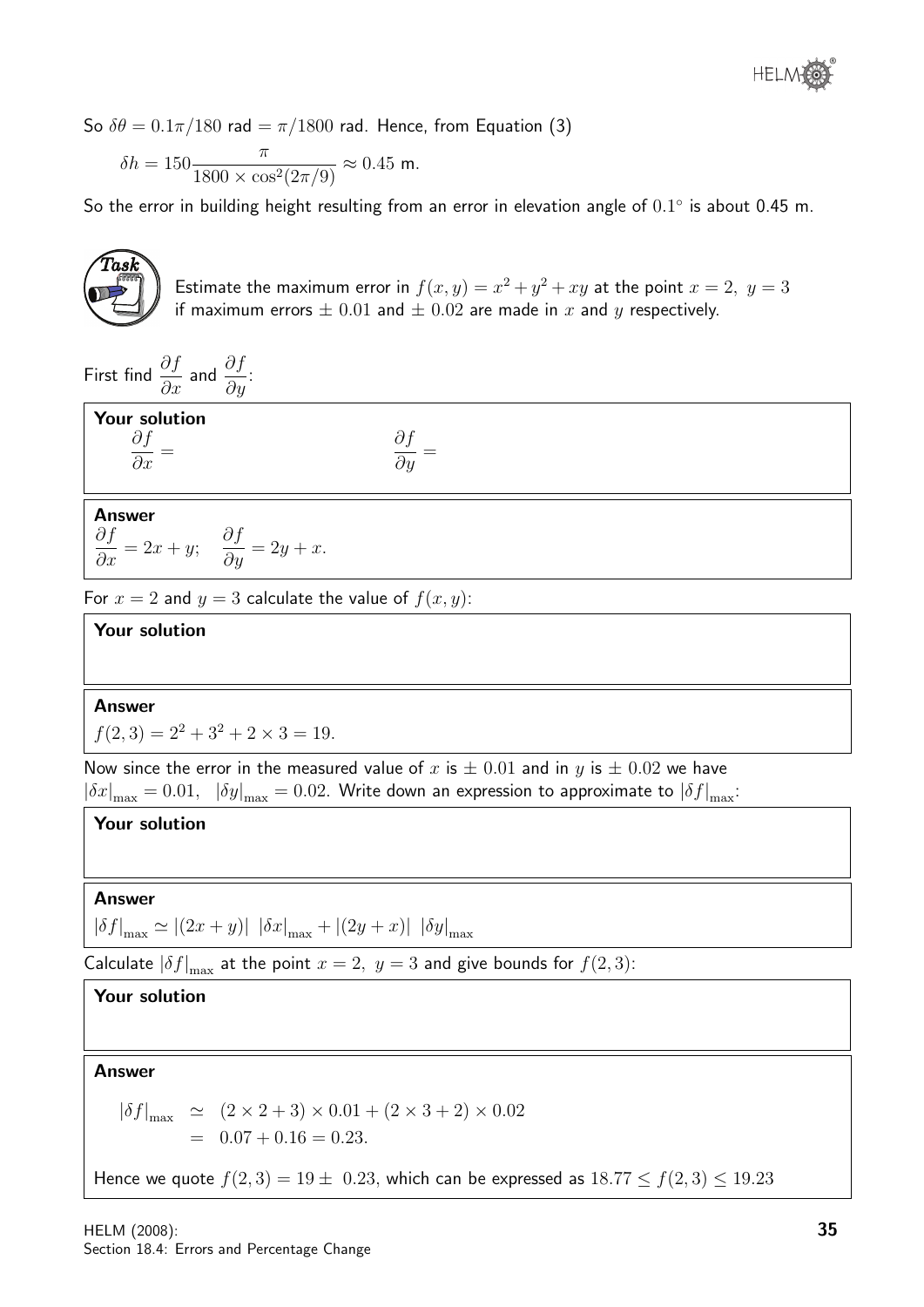### **2. Relative error and percentage relative error**

Two other measures of error can be obtained from a knowledge of the expression for the absolute error. As mentioned earlier, the relative error in  $f$  is  $\frac{\delta f}{f}$ f and the percentage relative error is  $\left(\frac{\delta f}{\delta}\right)$ f  $\times$  100  $\Big)$  %. Suppose that  $f(x,y) = x^2 + y^2 + xy$  then

$$
\delta f \simeq \frac{\partial f}{\partial x} \delta x + \frac{\partial f}{\partial y} \delta y
$$

$$
= (2x + y)\delta x + (2y + x)\delta y
$$

The relative error is

$$
\frac{\delta f}{f} \approx \frac{1}{f} \frac{\partial f}{\partial x} \delta x + \frac{1}{f} \frac{\partial f}{\partial y} \delta y
$$

$$
= \frac{(2x+y)}{x^2 + y^2 + xy} \delta x + \frac{(2y+x)}{x^2 + y^2 + xy} \delta y
$$

The actual value of the relative error can be obtained if the actual errors of the independent variables are known and the values of  $x$  and  $y$  at the point of interest. In the special case where the function is a combination of powers of the input variables then there is a short cut to finding the relative error in the value of the function. For example, if  $f(x,y,u) = \frac{x^2y^4}{v^3}$  $\frac{y}{u^3}$  then

$$
\frac{\partial f}{\partial x} = \frac{2xy^4}{u^3}, \qquad \frac{\partial f}{\partial y} = \frac{4x^2y^3}{u^3}, \qquad \frac{\partial f}{\partial u} = -\frac{3x^2y^4}{u^4}
$$

Hence

$$
\delta f \simeq \frac{2xy^4}{u^3} \delta x + \frac{4x^2y^3}{u^3} \delta y - \frac{3x^2y^4}{u^4} \delta u
$$

Finally,

$$
\frac{\delta f}{f} \simeq \frac{2xy^4}{u^3} \times \frac{u^3}{x^2y^4} \delta x + \frac{4x^2y^3}{u^3} \times \frac{u^3}{x^2y^4} \delta y - \frac{3x^2y^4}{u^4} \times \frac{u^3}{x^2y^4} \delta u
$$

Cancelling down the fractions,

$$
\frac{\delta f}{f} \simeq 2\frac{\delta x}{x} + 4\frac{\delta y}{y} - 3\frac{\delta u}{u} \tag{1}
$$

so that

rel. error in  $f \simeq 2 \times$  (rel. error in  $x$ ) + 4× (rel. error in  $y$ ) – 3× (rel. error in u).

Note that if we write

$$
f(x, y, u) = x^2 y^4 u^{-3}
$$

we see that the coefficients of the relative errors on the right-hand side of (1) are the powers of the appropriate variable.

To find the percentage relative error we simply multiply the relative error by 100.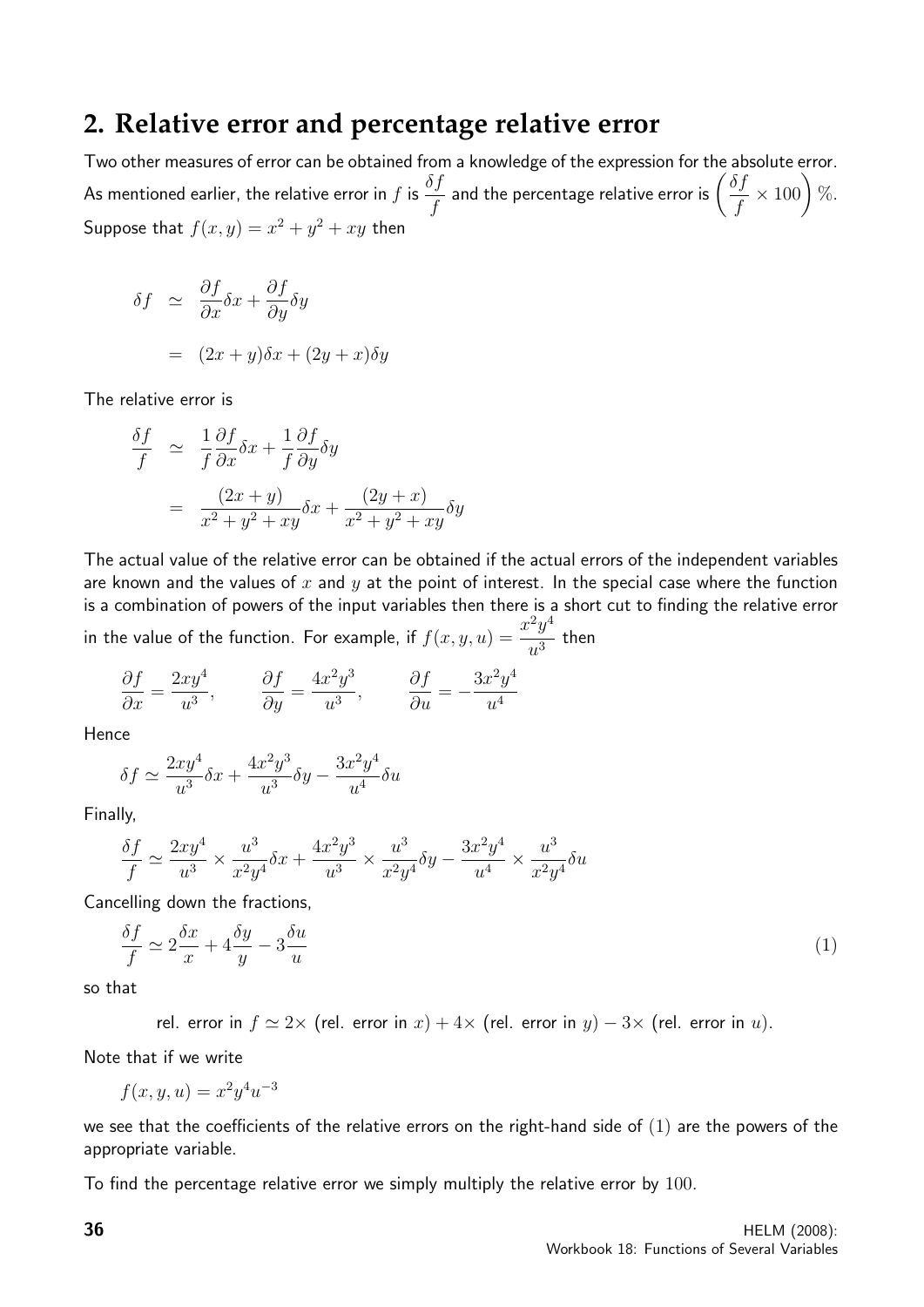



| First find $\frac{\partial f}{\partial x}$ , $\frac{\partial f}{\partial y}$ and $\frac{\partial f}{\partial u}$ : |                                                                                                                                                                  |                                   |  |  |  |
|--------------------------------------------------------------------------------------------------------------------|------------------------------------------------------------------------------------------------------------------------------------------------------------------|-----------------------------------|--|--|--|
| Your solution<br>$\frac{\partial f}{\partial x} =$                                                                 | $\frac{\partial f}{\partial u} =$                                                                                                                                | $\frac{\partial f}{\partial u} =$ |  |  |  |
| <b>Answer</b>                                                                                                      | $\frac{\partial f}{\partial x} = \frac{3x^2y}{u^2}$ , $\frac{\partial f}{\partial y} = \frac{x^3}{u^2}$ , $\frac{\partial f}{\partial u} = -\frac{2x^3y}{u^3}$ . |                                   |  |  |  |
| Now write down an expression for $\delta f$                                                                        |                                                                                                                                                                  |                                   |  |  |  |
| Your solution                                                                                                      |                                                                                                                                                                  |                                   |  |  |  |
| $\delta f \simeq$                                                                                                  |                                                                                                                                                                  |                                   |  |  |  |
| <b>Answer</b><br>$\delta f \simeq \frac{3x^2y}{u^2}\delta x + \frac{x^3}{u^2}\delta y - \frac{2x^3y}{u^3}\delta u$ |                                                                                                                                                                  |                                   |  |  |  |
|                                                                                                                    | Hence write down an expression for the percentage relative error in $f$ :                                                                                        |                                   |  |  |  |
| Your solution                                                                                                      |                                                                                                                                                                  |                                   |  |  |  |
|                                                                                                                    |                                                                                                                                                                  |                                   |  |  |  |
| Answer                                                                                                             |                                                                                                                                                                  |                                   |  |  |  |

$$
\frac{\delta f}{f} \times 100 \simeq \frac{3x^2y}{u^2} \times \frac{u^2}{x^3y} \delta x \times 100 + \frac{x^3}{u^2} \times \frac{u^2}{x^3y} \delta y \times 100 - \frac{2x^3y}{u^3} \times \frac{u^2}{x^3y} \delta u \times 100
$$

Finally, calculate the value of the percentage relative error:

Your solution

Answer

$$
\frac{\delta f}{f} \times 100 \simeq 3 \frac{\delta x}{x} \times 100 + \frac{\delta y}{y} \times 100 - 2 \frac{\delta u}{u} \times 100
$$

$$
= 3(1) - 1 - 2(2) = -2\%
$$

Note that  $f = x^3 y u^{-2}$ .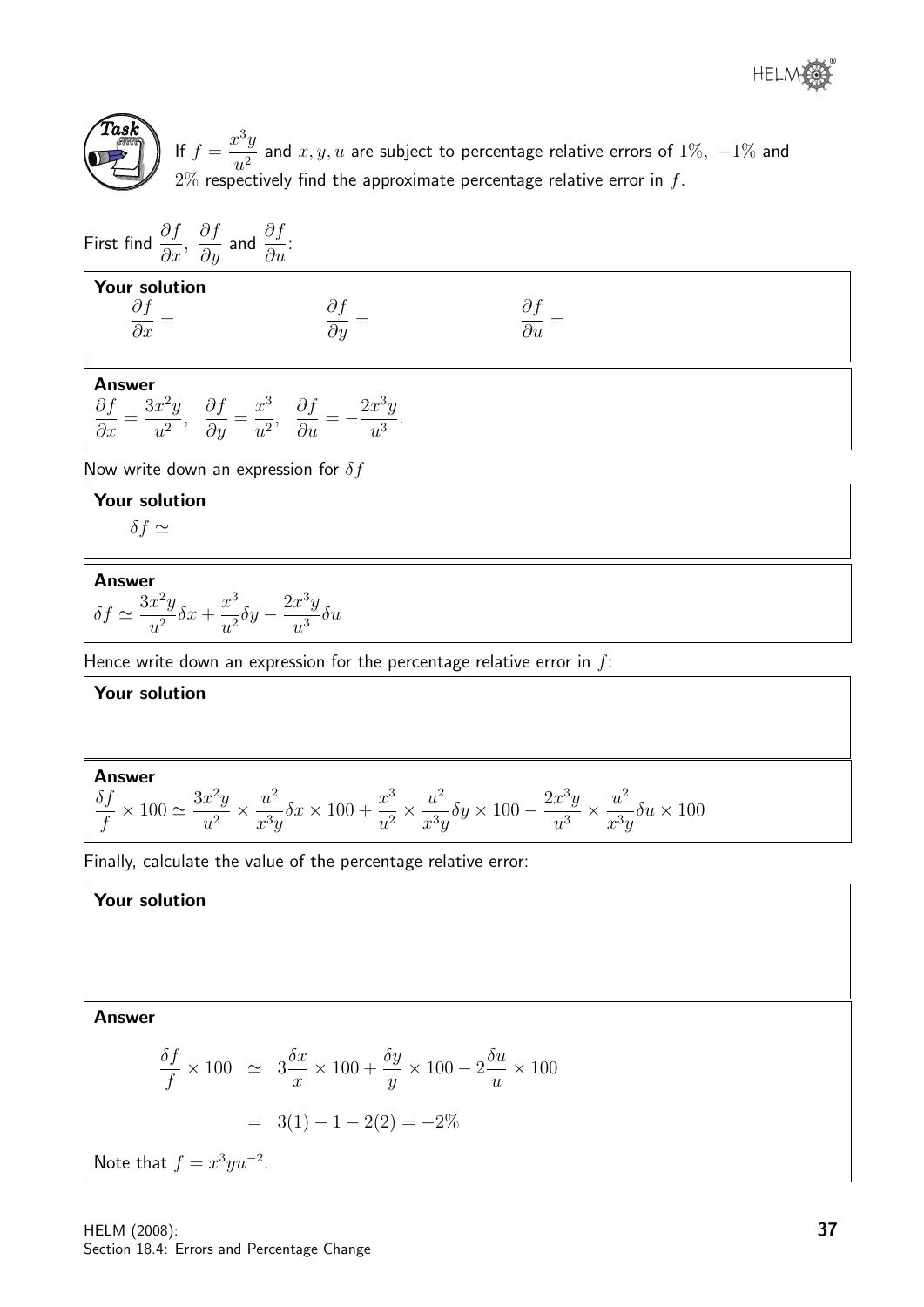

## **Engineering Example 3**

#### **Error in power to a load resistance**

#### Introduction

The power required by an electrical circuit depends upon its components. However, the specification of the rating of the individual components is subject to some uncertainity. This Example concerns the calculation of the error in the power required by a circuit shown in Figure 11 given a formula for the power, the values of the individual components and the percentage errors in them.

#### Problem in words

The power delivered to the load resistance  $R_L$  for the circuit shown in Figure 11 is given by

$$
P = \frac{25R_L}{(R + R_L)^2}
$$



Figure 11: Circuit with a load resistance

If  $R = 2000 \Omega$  and  $R_L = 1000 \Omega$  with a maximum possible error of 5% in either, find P and estimate the maximum error in P.

#### Mathematical statement of the problem

We can calculate  $P$  by substituting  $R=2000$  and  $R_L=1000$  into  $P=\frac{1}{2}$  $25R_L$  $\frac{251t_L}{(R+R_L)^2}.$ 

We need to calculate the absolute errors in R and  $R_L$  and use these in the approximation  $\delta P \approx$ P R  $\delta R\,+\,$ P  $R_L$  $\delta R_L$  to calculate the error in  $P.$ 

#### Mathematical analysis

At 
$$
R = 2000
$$
 and  $R_L = 1000$   
\n
$$
P = \frac{25 \times 1000}{(1000 + 2000)^2} = \frac{25}{9000} = \frac{25}{9} \times 10^{-3} \approx 2.77 \times 10^{-3}
$$
 watts.

A 5% error in  $R$  gives  $\left|\delta R\right|_{\rm max}=\displaystyle\frac{5}{10}$  $\frac{5}{100} \times 2000 = 100$  and  $|\delta R_L|_{\text{max}} = \frac{5}{10}$ 100  $\times$  1000 = 50  $|\delta P|_{\text{max}} \approx \frac{P}{R}$  $\frac{P}{R}$   $|\delta R|_{\text{max}} + \frac{P}{R}$  $\frac{1}{R_L}$   $|\delta R_L|_{\text{max}}$ 

We need to calculate the values of the partial derivatives at  $R = 2000$  and  $R_L = 1000$ .

$$
P = \frac{25R_L}{(R + R_L)^2} = 25R_L(R + R_L)^{-2}
$$

$$
\frac{P}{R} = -50R_L(R + R_L)^{-3}
$$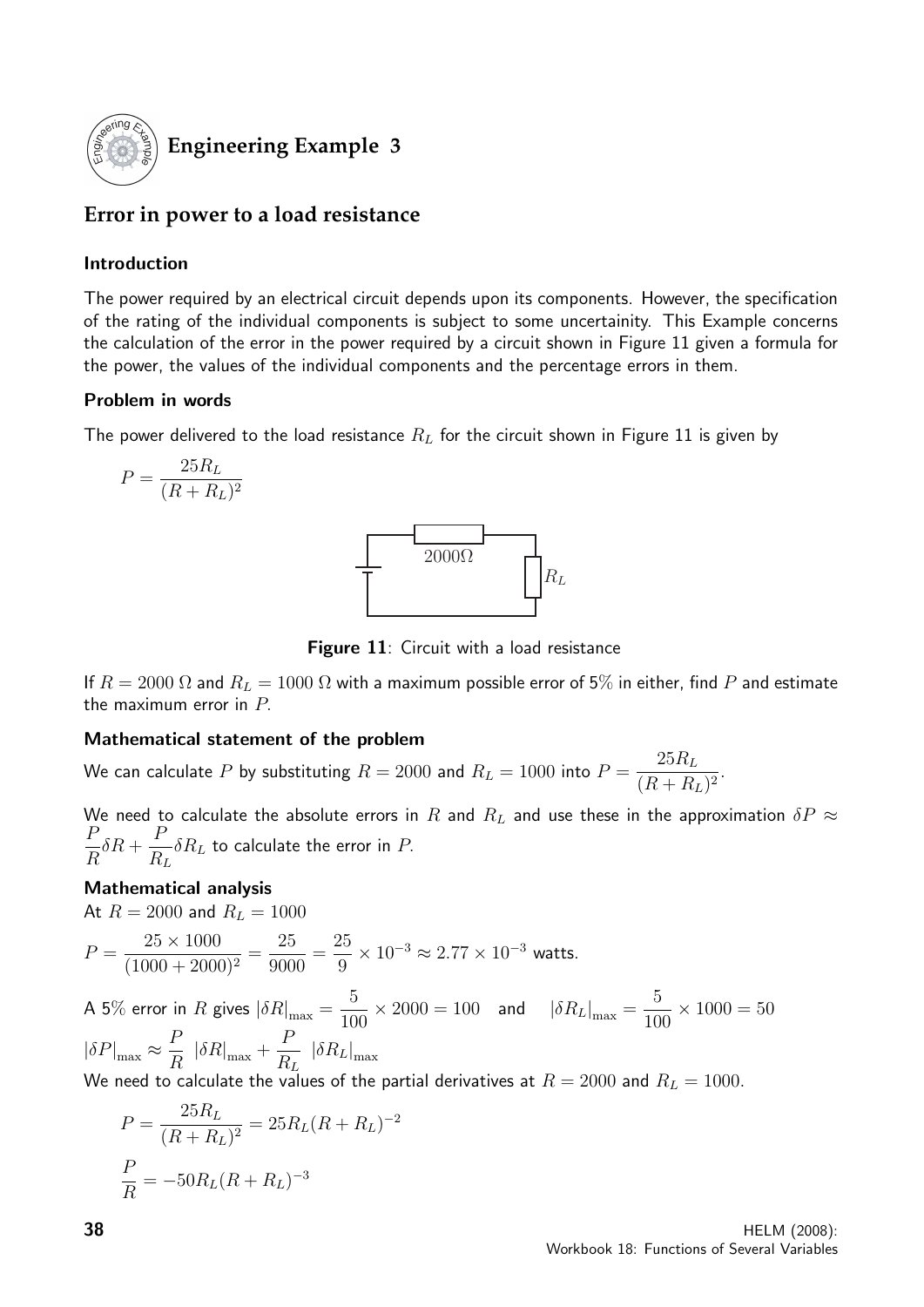$$
\frac{P}{R_L} = 25(R + R_L)^{-2} - 50R_L(R + R_L)^{-3}
$$
  
So  $\frac{P}{R}(2000, 1000) = -50(1000)(3000)^{-3} = \frac{-50}{1000^2 \times 27} = -\frac{50}{27} \times 10^{-6}$   
 $\frac{P}{R_L}(2000, 1000) = 25(3000)^{-2} - 50(1000)(3000)^{-3} = \left(\frac{25}{9} - \frac{50}{27}\right) \times 10^{-6}$   
 $= \left(\frac{75 - 50}{27}\right) \times 10^{-6} = \frac{25}{27} \times 10^{-6}$ 

Substituting these values into  $\left|\delta P\right|_{\max}\approx\frac{P}{R}$  $\frac{P}{R}$   $|\delta R|_{\text{max}} + \frac{P}{R}$  $\frac{1}{R_L} |\delta R_L|_{\rm max}$  we get:

$$
|\delta P|_{\text{max}} = \frac{50}{27} \times 10^{-6} \times 100 + \frac{25}{27} \times 10^{-6} \times 50 = \left(\frac{5000}{27} + \frac{25 \times 50}{27}\right) \times 10^{-6} \approx 2.315 \times 10^{-4}
$$

#### Interpretation

At  $R = 2000$  and  $R_L = 1000$ ,  $P$  will be  $2.77 \times 10^{-3}$  W and, assuming 5% errors in the values of the resistors, then the error in  $P \approx \pm 2.315 \times 10^{-4}$  W. This represents about 8.4% error. So the error in the power is greater than that in the individual components.

#### **Exercises**

- 1. The sides of a right-angled triangle enclosing the right-angle are measured as 6 m and 8 m. The maximum errors in each measurement are  $\pm$  0.1m. Find the maximum error in the calculated area.
- 2. In Exercise 1, the angle opposite the 8 m side is calculated from  $\tan \theta = 8/6$  as  $\theta = 53°8'$ . Calculate the approximate maximum error in that angle.
- 3. If  $v =$  $\sqrt{3x}$  $\hat{y}$ find the maximum percentage error in  $v$  due to errors of  $1\%$  in  $x$  and  $3\%$  in  $y.$
- 4. If  $n =$ 1 2L  $\sqrt{E}$ d and  $L,E$  and  $d$  can be measured correct to within  $1\%$ , how accurate is the calculated value of  $n$ ?
- 5. The area of a segment of a circle which subtends an angle  $\theta$  is given by  $A=$ 1 2  $r^2(\theta - \sin \theta).$ The radius r is measured with a percentage error of  $+0.2\%$  and  $\theta$  is measured as  $45^0$  with an error of  $= +0.1^{\circ}$ . Find the percentage error in the calculated area.